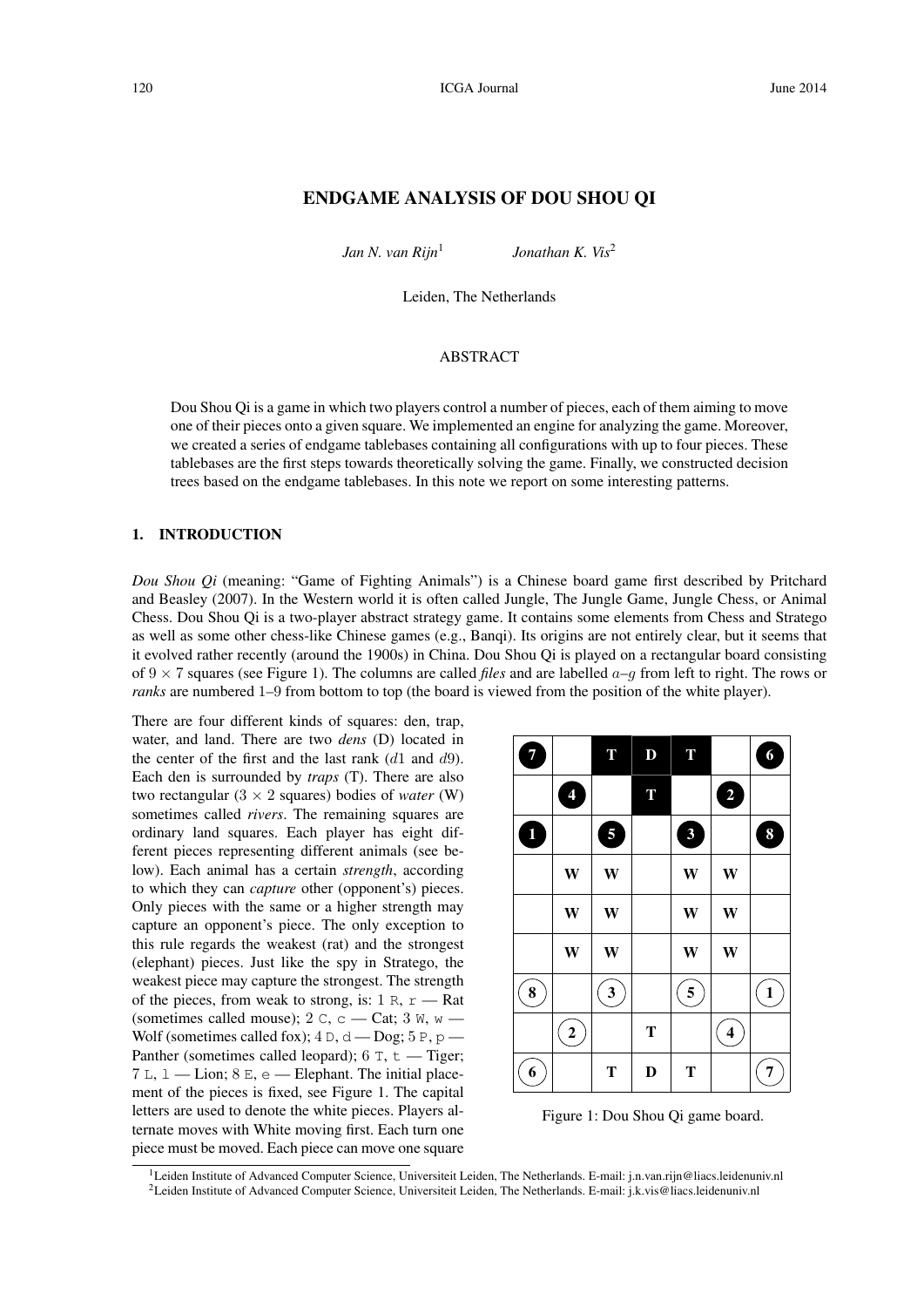either horizontally or vertically. In principle, a piece may not move into the water, and it is also forbidden to enter its own den (d1 for White, and d9 for Black). The rat is the only piece that can swim, and is therefore able to enter the water. It may also capture in the water (the opponent's rat). However, it may not capture the elephant from the water. Lions and tigers are able to leap over water (either horizontally or vertically). They cannot jump over the water when a rat (own or opponent's) is on any of the intermediate water squares. When a piece is in an opponent's trap (c9, d8, e9 for White and c1, d2, e1 for Black), its strength is effectively reduced to zero, meaning that any of the opponent's pieces may capture it regardless of its strength. A piece in one of its own traps is unaffected. The objective of the game is either to place one of the pieces in the opponent's den or to eliminate all of the opponent's pieces. As in Chess, stalemate positions are declared a draw. A threefold repetition rule is imposed in some variants of this game. However, the existence of such a rule is irrelevant for our analyses.

The game Dou Shou Qi is not extensively studied in the literature. Burnett (2010) attempts to characterize certain local properties of subproblems that occur. These so-called loosely coupled subproblems can be analyzed separately in contrast to analyzing the problem as a whole resulting in a possible speed-up in the overall analysis. The author also proposes an evaluation (utility) function for Dou Shou Qi, which we will use in our research as well. We will also present an engine without taking the loosely coupled subproblems into account. The game has been proven PSPACE-hard by van Rijn (2012) and Hoogeboom *et al.* (2014).

# 2. DOU SHOU QI ENGINE

To get a feeling for the search complexity of a Dou Shou Qi game, we present some numbers. An average configuration allows for  $\approx 20$  legal moves (out of a maximum of 32). In theory a complete game tree of all possible games from the initial configuration can be constructed by recursively applying the rules of the game. From the initial configuration the number of leaves visited per ply can be found in Table 1. Assuming an average game length of 40 moves (80 plies), there are approximately  $20^{80}$  possible games.

In this section we introduce a Dou Shou Qi (analyzing) engine<sup>3</sup>, similar to a Chess engine which is used to search through the game tree given a certain configuration. The seminal 1950 paper by Shannon and Hsu (1950) lists the elements of a chess playing computer (also known as an engine), which are also applicable to a Dou Shou Qi engine as both games are similar. Usually, an engine consists of three parts: a move generator, which generates a set of legal moves given a configuration; an evaluation function (or utility function), which is able to assign a value to the leaf of the game tree, and a search algorithm to traverse the game tree. As evaluation function we use the method constructed by Burnett (2010).

Table 1: The number of leaf nodes that are evaluated by the minimax method (no pruning) at a certain depth from the initial configuration. The performance was measured on an Intel i7-2600 with 16 GB RAM.

| ply            | time    | number of leaf nodes |
|----------------|---------|----------------------|
| 1              | 0.00    | 24                   |
| 2              | 0.00    | 576                  |
| 3              | 0.00    | 12,240               |
| $\overline{4}$ | 0.06    | 260,100              |
| 5              | 1.26    | 5,098,477            |
| 6              | 23.46   | 99,860,517           |
| 7              | 7:51.33 | 1,890,415,534        |

In most chess-playing engines today some form of the minimax algorithm is used. These engines try to minimize the possible loss for a worst case (maximum loss) scenario. As is well-known, the performance of the minimax algorithm can be improved by the use of alpha-beta pruning. Here, a branch is not further evaluated when at least one of the immediately following configurations proves to be worse (in terms of the evaluation function) than a previously examined move, cf. Knuth and Moore (1975). In our case, using the same machine, we are able to search the game tree within the eight minutes to a depth of 14 plies (instead of 7 plies by the minimax method). We remark that the aforementioned search methods operate on trees, while the actual search space is an acyclic graph. Configurations that have been considered previously might be considered again by means of so-called transpositions. A reordered sequence of the same set of moves results in the same configuration. This is especially true for end game configurations where a few pieces can move around in many ways to form equal

 $3$ For the implementation of the engine and the retrograde analysis see: http://www.liacs.nl/home/jvis/doushouqi.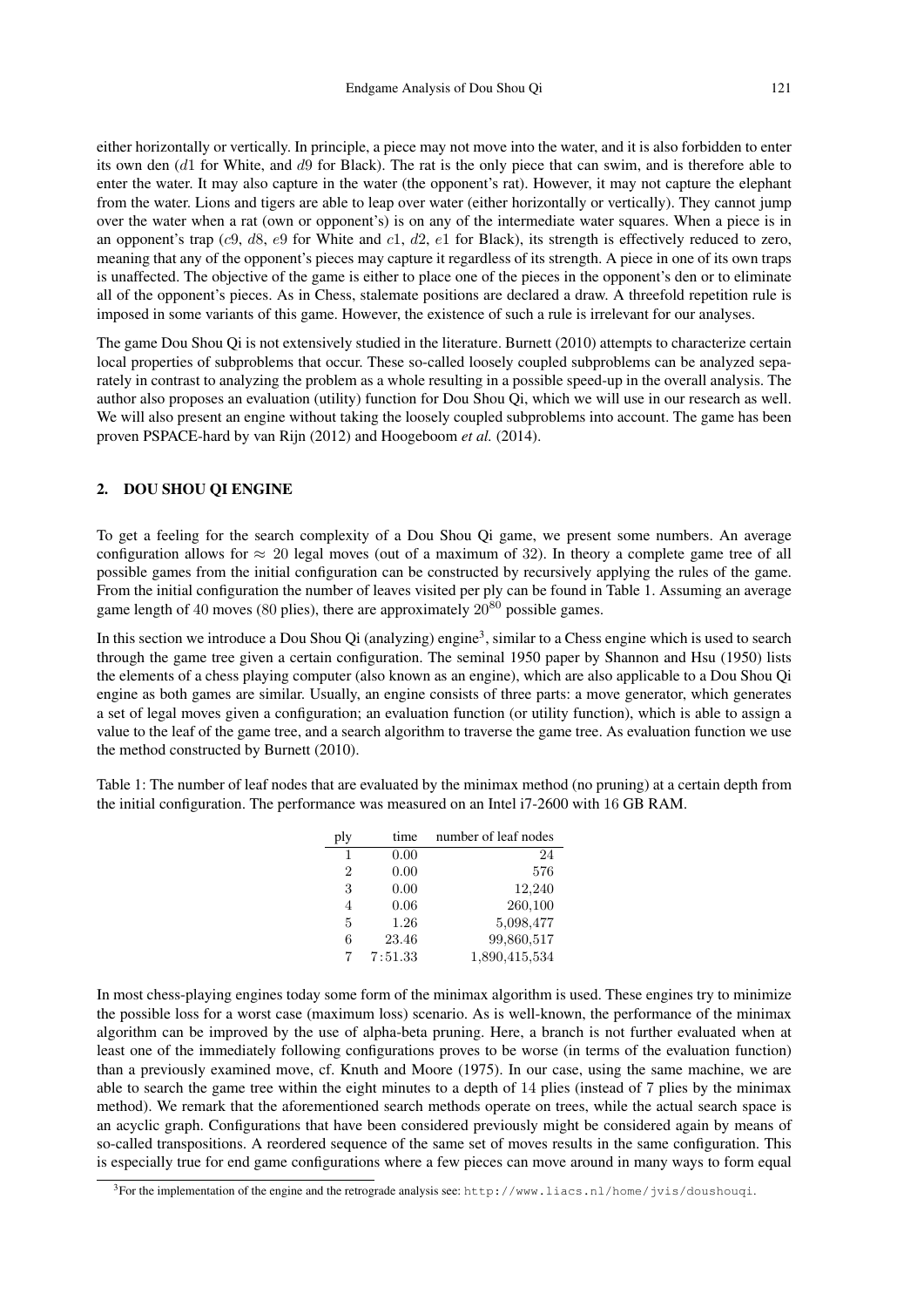122 **ICGA Journal** June 2014

configurations. By storing evaluated configurations in memory we can omit expensive re-searches of the same configuration. Commonly, a hash table is used. Zobrist (1970) introduced a hashing method for chess which can easily be extended to a more general case.

Our engine consists of the alpha-beta algorithm augmented with a (large) transposition table using the Zobrist hashing method. This engine has proven its usefulness. For instance, we constructed endgame tablebases (see Section 3), which in turn can be used to improve the engine.

### 3. ENDGAME TABLEBASE CONSTRUCTION

An endgame tablebase describes for every configuration with a certain number of pieces, relevant precalculated information. For this game it states which side has a theoretical win or that the game is drawn. Endgame tablebases exist for many well-known games, most notably for Chess by Thompson (1986) and Checkers by Schaeffer *et al.* (2004). The technique we use for constructing this database is retrograde analysis, similar to the technique used by Thompson (1986).

The resulting endgame tablebase contains for each configuration up to four pieces the game theoretic value, the amount of moves until the theoretic value has been achieved, and the first move (best move) that will lead to this result. Some general statistics about the endgame tablebase are shown in Table 2. Each row summarizes the number of configurations it contains, and the distribution of obtainable results for the player to move. Furthermore, the longest sequence of moves that leads to a forced win for either player is also displayed.

Table 2: Summary of the endgame tablebase up to four pieces.

| pieces | positions     | W <sub>1</sub> ns | losses        | draws       | longest sequence |
|--------|---------------|-------------------|---------------|-------------|------------------|
|        | 160.068       | 82.852            | 64.501        | 12.715      | 34               |
|        | 54.354.684    | 30.297.857        | 23,369,820    | 687.007     | -67              |
|        | 9,685,020,510 | 5.468.841.129     | 4.001.236.829 | 214.942.568 | 117              |

The endgame tablebase can be split into various *partitions*, based on which pieces are involved. After extracting *game features* from the configurations, a decision tree can be constructed for each partition using a technique such as described by Quinlan (1993). Given a configuration, we can calculate the game features from it and using the decision tree associated with the pieces in the configuration, determine the game theoretic value. Some resulting decision trees are shown in Figure 2. The features that were used for constructing these trees are listed in Table 3. Storing such a decision tree in memory takes less space then storing the entire endgame tablebase. Furthermore, this representation can yield interesting observations about the game.

Table 3: Game features extracted from the endgame tablebase used as split criteria.

| feature                | values                                    | description                                                                                |
|------------------------|-------------------------------------------|--------------------------------------------------------------------------------------------|
| closest                | $\{\text{white}, \text{black}\}\$         | the player that can reach the opposing den first                                           |
| unopposed $_{\{w,b\}}$ | <b>boolean</b>                            | the piece $\{w, b\}$ can reach the den unopposed                                           |
| $sector_{\{w,b\}}$     | $\{\text{top}, \text{mid}, \text{bot}\}\$ | top: rank $\geq 7$ , mid: $3 <$ rank $< 7$ , bot: rank $\leq 3$ ; rank of piece $\{w, b\}$ |
| distance <sub>d</sub>  | integer $[0-11]$                          | Manhattan distance between the white piece and the white den                               |
| $distance_{p}$         | integer $[0-14]$                          | Manhattan distance between the two pieces                                                  |
| parity                 | $\{0,1\}$                                 | distance <sub>p</sub> mod 2                                                                |
| adjacent               | boolean                                   | $distance_p = 1$                                                                           |
| trapped                | boolean                                   | Black is trapped                                                                           |
| can cross              | boolean                                   | White can reach rank 7 unopposed on the shortest route to the black den                    |

The feature *closest* determines which player has a piece closest to the opposing den, and therefore can reach it first. When both pieces are at the same distance, White is marked as closest since he moves first. The feature *unopposed* determines whether the player can reach the opposing den before the other player can get there. For White this is true iff there exists a black trap for which the manhattan distance between the white piece and that trap is smaller than the manhattan distance between the black piece and that trap (Black cannot move through its own den). The feature *sector* is derived directly from the rank of a piece, and divides the board evenly into three sectors. The feature *can cross* states whether the white piece can reach rank 7 unopposed, in such a way that it still minimises the number of moves to the opposing den.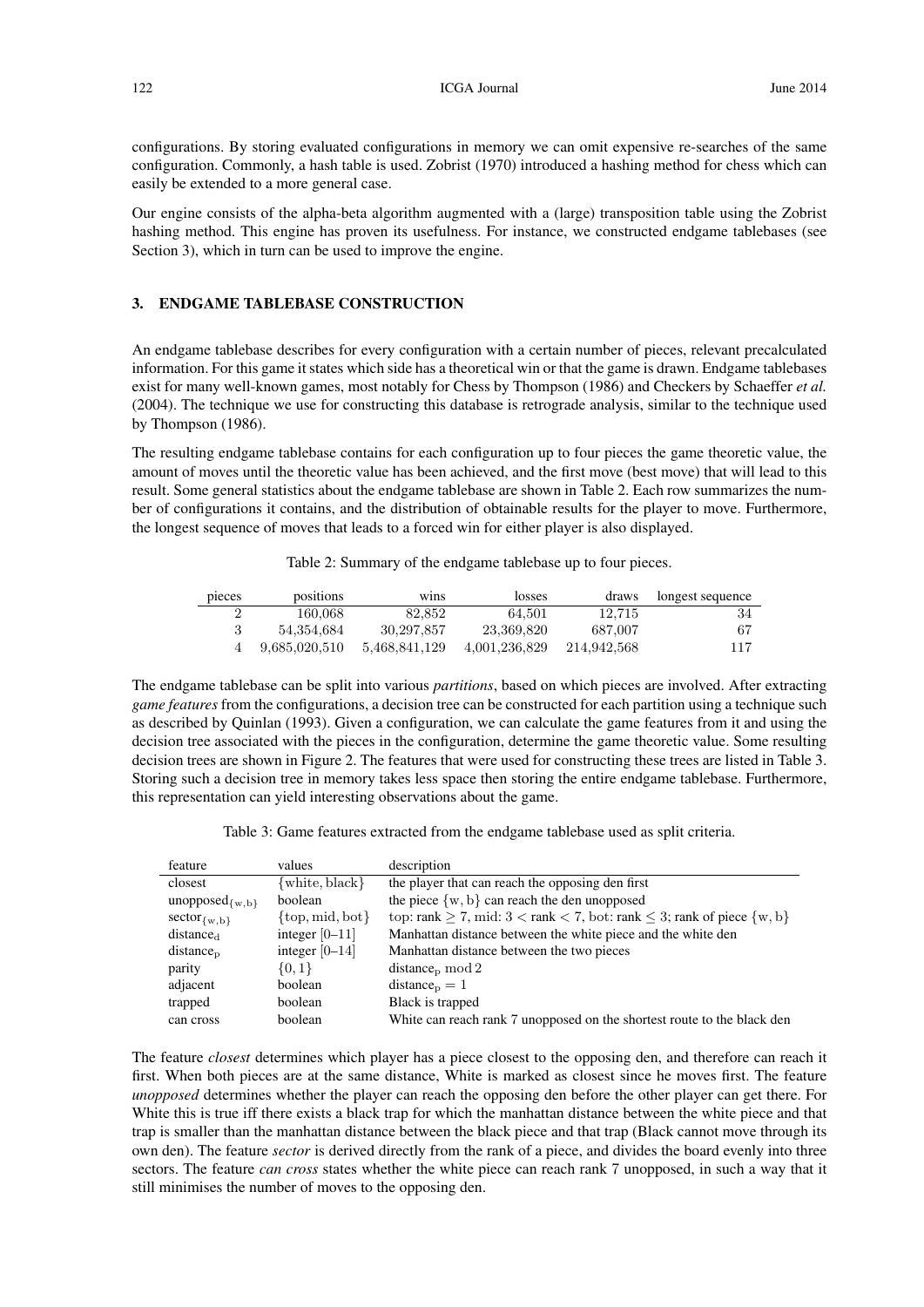### 4. ENDGAME ANALYSIS

Figure 2a shows the decision tree for each partition in which the two players have a piece of the same strength that cannot make leaps, e.g., white elephant vs. black elephant. It has been observed by van Rijn and Vis (2013) that these games do not end in a draw. Instead, there is a notion of *parity*, which determines the outcome of the game. This is illustrated in Figure 3a (White to move). Although White moves first and therefore can potentially reach the black den first, it cannot take the path between the rivers, since it will be captured by Black (recall that pieces of the same strength can capture each other). The white player cannot defend its own den due to the parity, and the black player has a straightforward win in 6 moves. Since tigers and lions can leap over the rivers, covering 3 squares in one move, they can reverse the parity. Still, no draws occur, but the decision tree is more complex. Figure 3b illustrates this. Although Figure 2a classifies this situation as a win for Black, this is actually a win in 10 for White. Playing a sequence<sup>4</sup> of: 1. Ta6 ta8, 2. Td6 ta7, 3. Td5 tb7, 4. Td4 tb3, 5. Td3 ta3 (. . . tb2, 6. Tc3 tb1, 7. Tc2 ta1, 8. Tb2 tb1, 9. Txb1), 6. Tc3 ta2, 7. Tc7 ta1, 8. Td7 tb1, 9. Td8 tc1, 10. Td9, White is able to reach the black den just before Black can reach the white den.

Figure 2b shows the decision tree for partitions in which the black player has a stronger piece. This tree does not apply to rats, tigers, and lions. When Black can reach the opposing den first, it is certainly a win for Black, except for the situations in which the black piece is trapped and the white player starts next to it. In the situations in which White is closer to the den, but cannot move unopposed to it, the situation is more complex. The strategy for White is to cross the board, and threaten to enter the black den. If (s)he can reach rank 7, then depending on (1) parity, (2) distance between the pieces, and (3) distance to the den for Black, the white player might be able to force a draw. Figure 3c illustrates an exceptional example in which White can force a draw. White cannot cross using the shortest route, but it can threaten the black den by a longer route. Black is forced to defend its den.

The situation gets more complex when lions or tigers are involved. Figure 2c shows the decision tree for partitions with a white tiger or lion versus a black elephant. Tigers or lions can reverse the parity making it less important. Like in the previous tree, if White is closest to the black den, but not unopposed, Black's role is to defend, forcing a draw. When White is in the mid sector, in some situations Black can force White out of the way, enabling him to reach the white den. In contrast to the other trees, this tree does not perfectly describe all configurations; 16 are misclassified. Figure 3d illustrates one of these misclassifications. Although Black is in the top sector, (s)he is able to force White out of the way as described before.



Figure 2: Decision trees for partitions containing two pieces.

Using a set of reasonable game features (see Table 3), we can construct perfect (i.e., no misclassifications) decision trees for all partitions of two piece endgame tablebases. Moreover, we can construct a tree describing the whole two-piece endgame tablebase in a straightforward way. In some situations it is preferable to have a simpler tree, at the expense of a few misclassifications, such as in Figure 2c.

 $4$ Similar to the algebraic notation in chess, the characters denote which piece moves and to which square. An  $x$  indicates a capture.